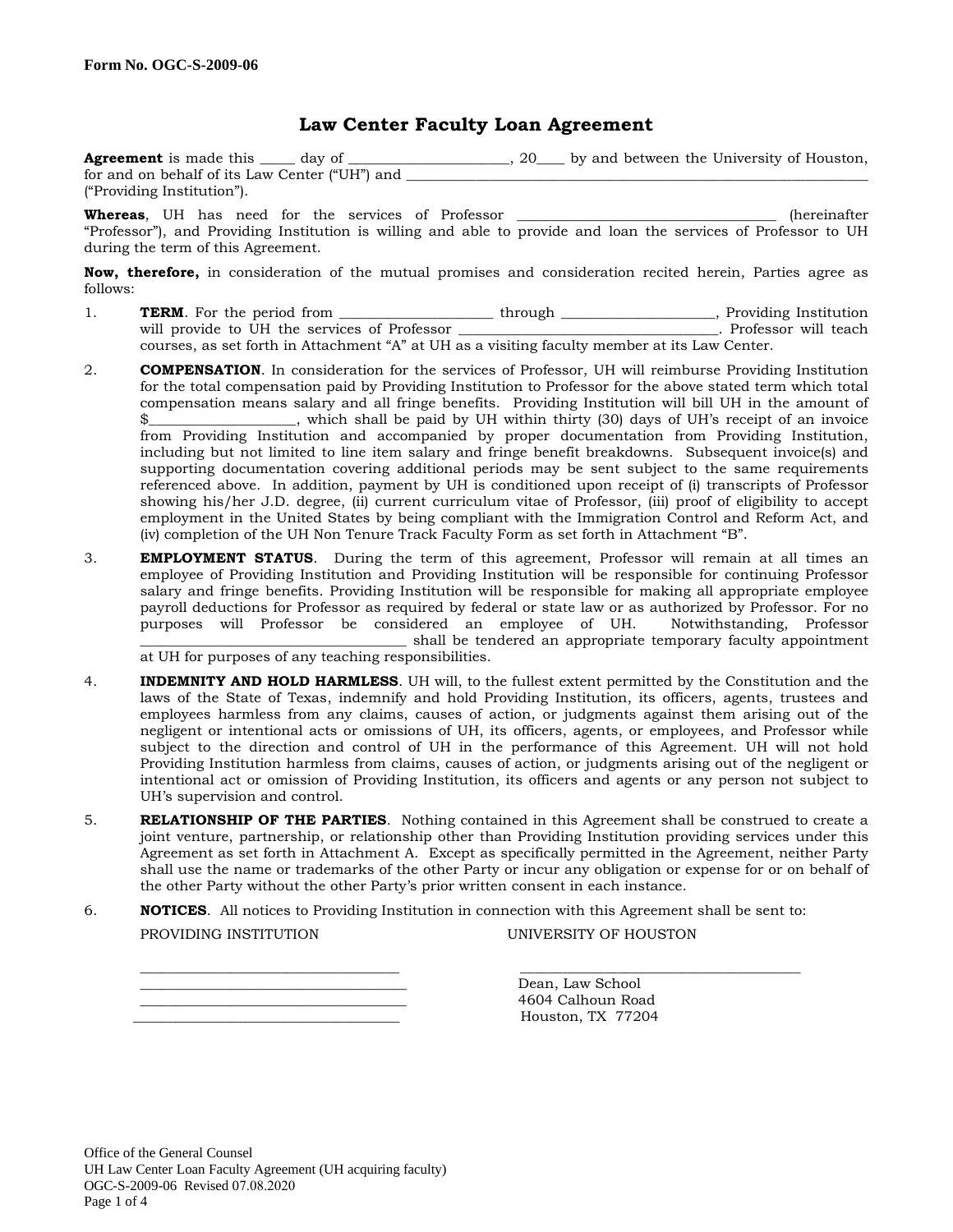#### **Form No. OGC-S-2009-06**

With simultaneous copies to:

| And |                                                                           |
|-----|---------------------------------------------------------------------------|
|     | AVC/AVP for Contract Administration, UHS<br>Associate General Counsel, UH |
|     | 4302 University Drive, Room 311 E. Cullen Bldg<br>Houston, TX 77204-2028  |

- 7. **COMPLIANCE WITH LAWS**. Each Party warrants on its behalf and that of its subcontractors, employees, and agents that is shall comply with all applicable federal, state, and local laws, ordinances, rules, regulations and codes, including but not limited to, the Family Educational Rights and Privacy Act of 1974 (the "Buckley Amendment") with respect to personally identifiable student education records; the Health Insurance Portability and Accountablity Act with respect to medical records; the Gramm-Leach-Bliley Act with respect to student financial information; and applicable provisions of paragraphs (1) through (7) of section 202 of Executive Order 11246 relating to Equal Employment Opportunity, section 402 of the Vietnam Era Veterans Readjustment Act of 1974, as amended, and section 503 of the Rehabilitation Act of 1973.
- 8. **ENTIRE AGREEMENT AND AMENDMENTS**. This Agreement constitutes the entire agreement between the Parties with respect to the subject matter and no other Agreements, either oral or written, will be effective to vary the terms hereof. No Amendments to this Agreement will be valid or binding unless reduced to writing and signed by the Parties. Neither Party may assign its interest under this Agreement without the written consent of the other Party. This Agreement will be governed by, and interpreted in accordance with the laws of the State of Texas except as may be preempted by federal law.

**In witness whereof**, the Parties hereto have executed this Agreement as of the date first written above.

### **UNIVERSITY OF HOUSTON PROVIDING INSTITUTION**

| Signature<br>Name:                  | Date | Signature<br>Name: | Date |
|-------------------------------------|------|--------------------|------|
| Sr. VC/VP, Academic Affairs/Provost |      | Title:             |      |
|                                     |      |                    |      |
| Signature                           | Date | Signature          | Date |
| Name:                               |      | Name:              |      |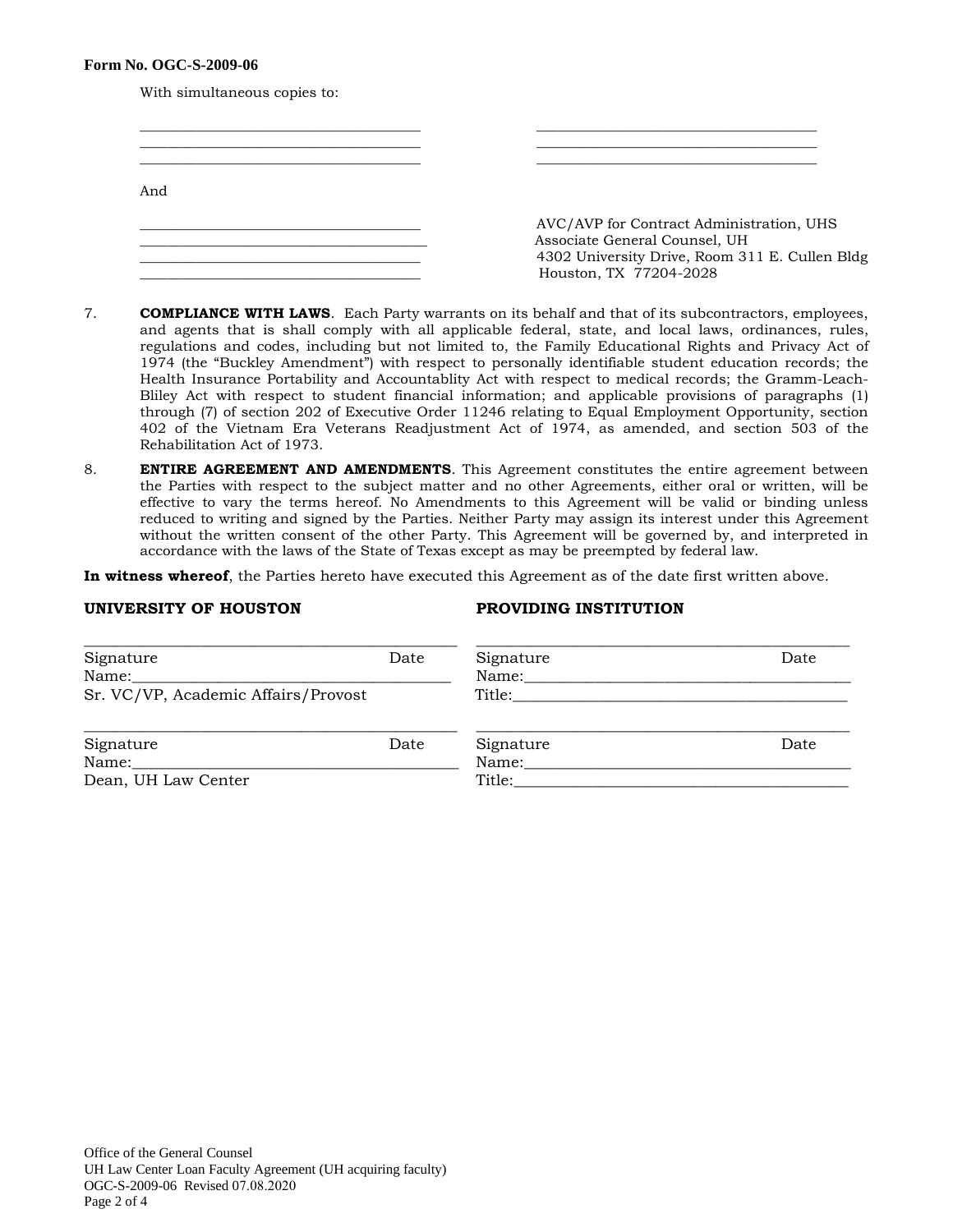# UNIVERSIT Y *of* HOUSTON



**Exhibit A to Law Center Faculty Loan Agreement** 

**Courses to be Taught** 

Office of the General Counsel UH Law Center Loan Faculty Agreement (UH acquiring faculty) OGC-S-2009-06 Revised 07.08.2020 Page 3 of 4